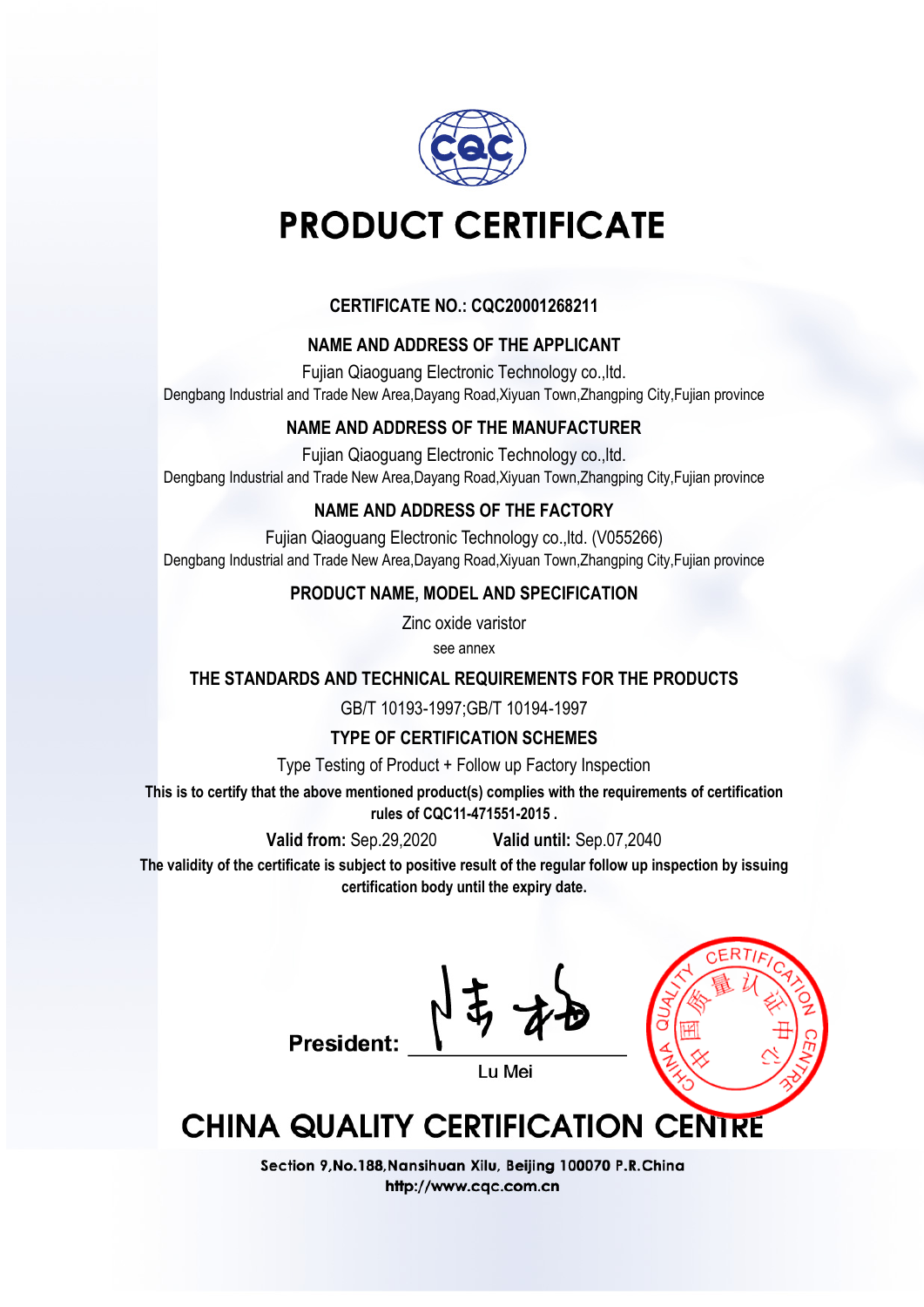

**CERTIFICATE NO.: CQC20001268211 PAPER:**

**APPENDIX Page 1 of 4**

| 型号规格)           | 最大连续<br>交流电压<br>A Cr.m.s(<br>V) | 最大连续直流<br>电压<br>DC(V) | 压敏电压<br>(V) | 脉冲电流<br>$(8/20 \mu s)$ , 2<br>次 | 标准                                |
|-----------------|---------------------------------|-----------------------|-------------|---------------------------------|-----------------------------------|
| FTR07D151K<br># | 95                              | 125                   | 150         | 1200                            |                                   |
| FTR07D181K<br># | 115                             | 150                   | 180         | 1200                            | GB/T10193-1997,<br>GB/T10194-1997 |
| FTR07D201K<br># | 130                             | 170                   | 200         | 1200                            |                                   |
| FTR07D221K      | 140                             | 180                   | 220         | 1200                            |                                   |

**NOTE:** This appendix is valid when used with the certificate.

**President:** Lu Mei

## **CHINA QUALITY CERTIFICATION CENTRE**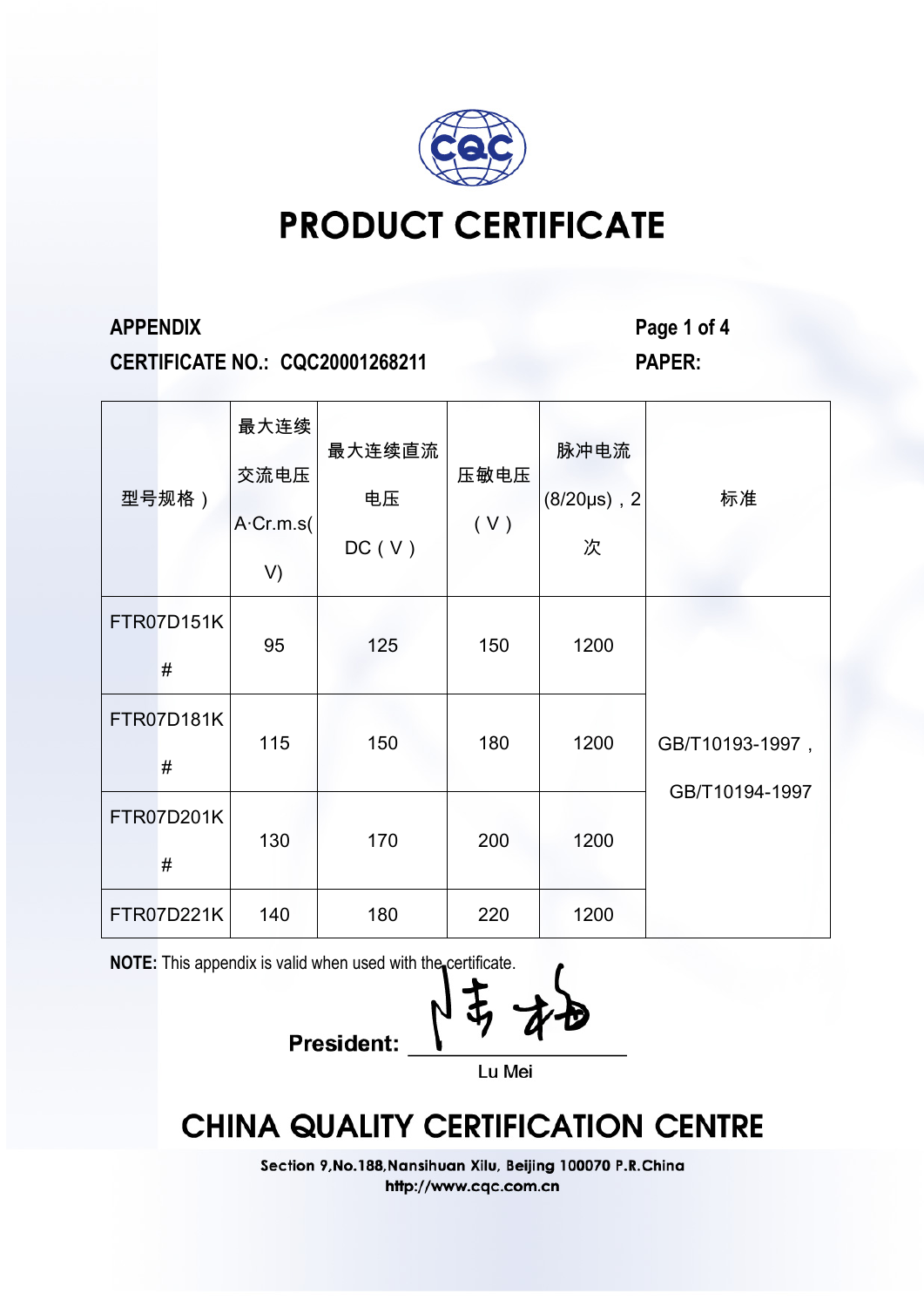

**CERTIFICATE NO.: CQC20001268211 PAPER:**

**APPENDIX Page 2 of 4**

| $\#$               |     |     |     |      |
|--------------------|-----|-----|-----|------|
| FTR07D241K<br>$\#$ | 150 | 200 | 240 | 1200 |
| FTR07D271K<br>$\#$ | 175 | 225 | 270 | 1200 |
| FTR07D301K<br>$\#$ | 190 | 250 | 300 | 1200 |
| FTR07D331K<br>$\#$ | 210 | 275 | 330 | 1200 |
| FTR07D361K<br>#    | 230 | 300 | 360 | 1200 |

**NOTE:** This appendix is valid when used with the certificate.

**President:** Lu Mei

## **CHINA QUALITY CERTIFICATION CENTRE**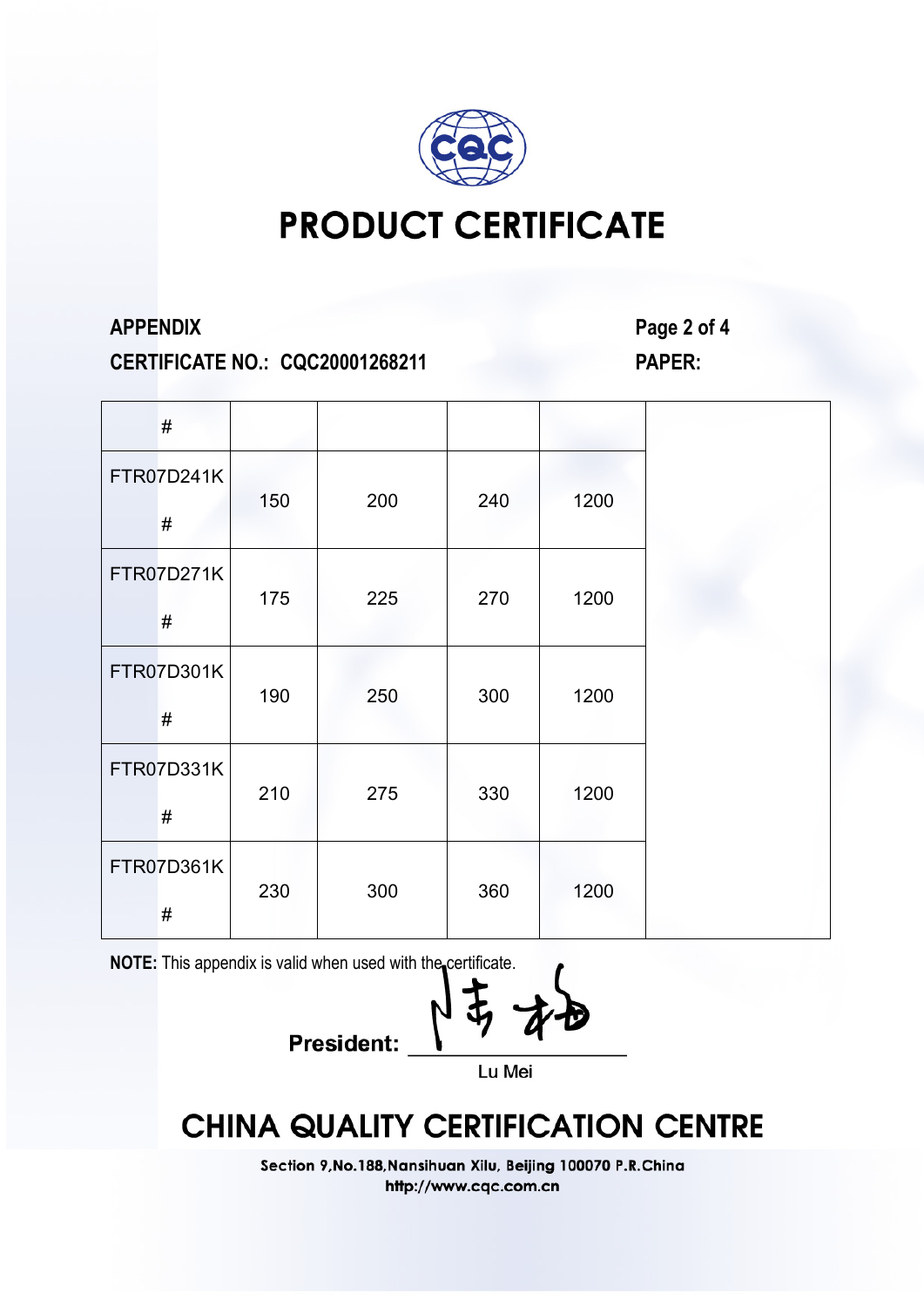

**CERTIFICATE NO.: CQC20001268211 PAPER:**

**APPENDIX Page 3 of 4**

| FTR07D391K<br>#        | 250 | 320 | 390 | 1200 |  |
|------------------------|-----|-----|-----|------|--|
| FTR07D431K<br>#        | 275 | 350 | 430 | 1200 |  |
| <b>FTR07D471K</b><br># | 300 | 385 | 470 | 1200 |  |
| <b>FTR07D511K</b><br># | 320 | 415 | 510 | 1200 |  |
| FTR07D561K<br>#        | 350 | 460 | 560 | 1200 |  |
| FTR07D621K             | 385 | 505 | 620 | 1200 |  |

**NOTE:** This appendix is valid when used with the certificate.

President: Lu Mei

## **CHINA QUALITY CERTIFICATION CENTRE**